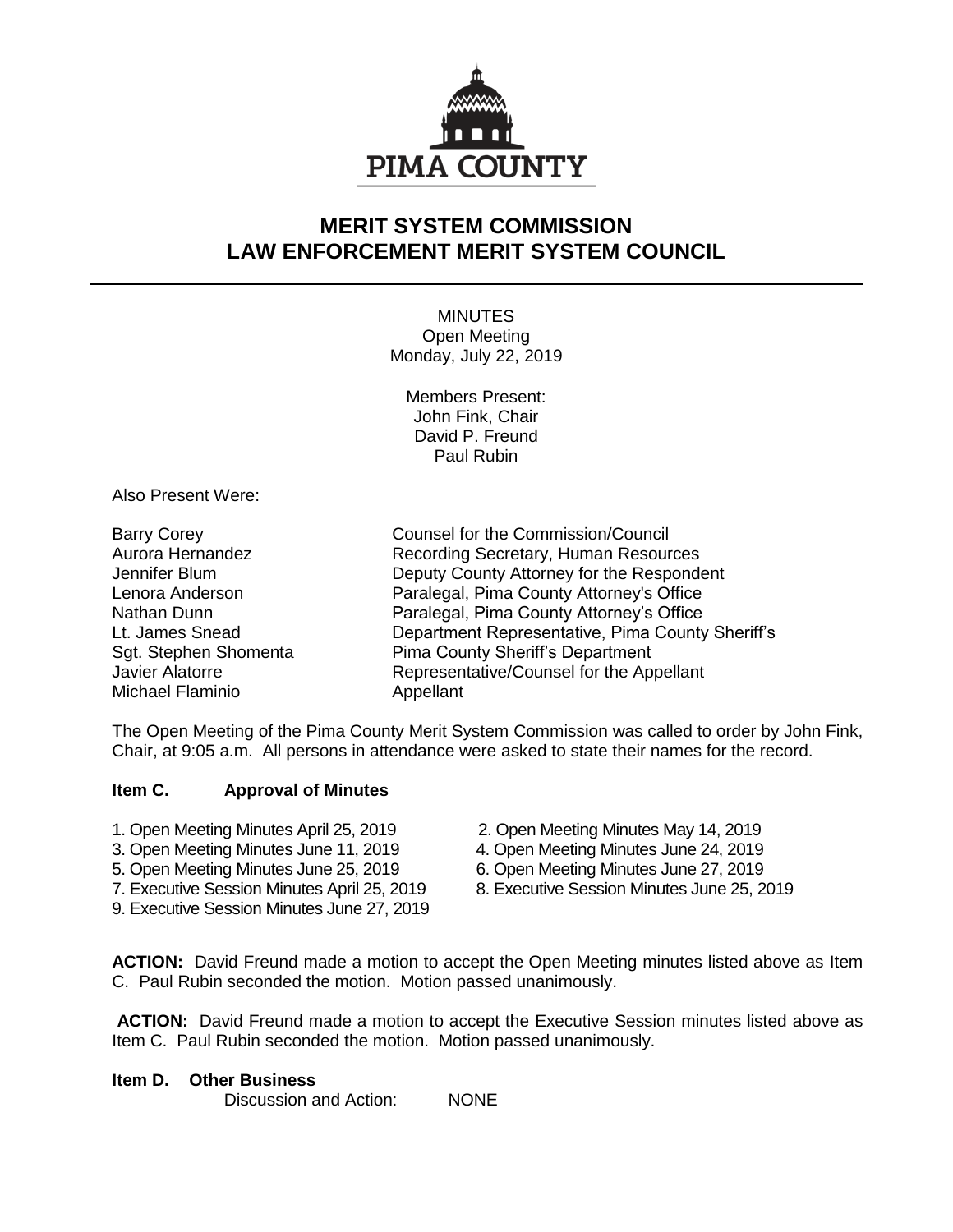Pima County Merit System Commission Law Enforcement Merit System Council Minutes of Meeting held on Monday, July 22, 2019

Page 2

## **Item F.Appeal Hearing**

Discussion and Action:

Michael Flaminio v Pima County Sheriff's Department **Suspension** 

Mr. Fink, Chair, read the opening statement into the record and asked if either party wished to invoke the Rule of Privilege. The Rule of Privilege which excludes witnesses from the Hearing Room was invoked by Javier Alatorre, Attorney for the Appellant.

Witnesses, Sgt. Shomenta Pima County Sheriff's Department, Lt. Smead, Pima County Sheriff's Department; and Michael Flaminio, Appellant, were sworn in by Barry Corey, Counsel to the Commission.

Mr. Fink asked all parties if they had any preliminary matters they wished to discuss, there were none.

Respondent's Exhibits that were stipulated to, for admission into the record for this hearing are listed below:

**Exhibits # 7**: Notice of Suspension With-out Pay dated April 25, 2019, Bates Nos. 005-007

**Exhibit #10**: Memo Appellant to Corr. Lt. Adkins dated February 9, 2019, Bates No. 008

No Appellant Exhibits were admitted at this time.

Jennifer Blum, Deputy County Attorney, made an opening statement. Javier Alatorre, Attorney for the Appellant, made an opening statement. Discussion ensued.

**Respondent's First Witness**: Sgt. Stephen Shomenta, Pima County Sheriff's Department, previously sworn in by Barry Corey, Counsel to the Commission, provided testimony in this hearing.

Ms. Blum moved to admit **Respondent's Exhibit #5:** discussion ensued.

Mr. Fink ruled to admit **Respondent's Exhibit #5.**

**Respondent's Exhibit # 5:** Pima County Sheriff's Department Corrections Policy and Procedure 3.IV.B-Supervison of Housing Units, was admitted without objection.

Respondent's first Witness, Sgt. Shomenta continued testimony.

Ms. Blum moved to admit Respondent's **Exhibit #12**: discussion ensued.

Mr. Fink ruled to admit Respondent's **Exhibit #12**.

**Respondent's Exhibit #12**: Jail Video dated 2/6/19 and 2/8/19 was admitted and viewed by the Commission. Discussion ensued.

Respondent's first Witness, Sgt. Shomenta continued testimony.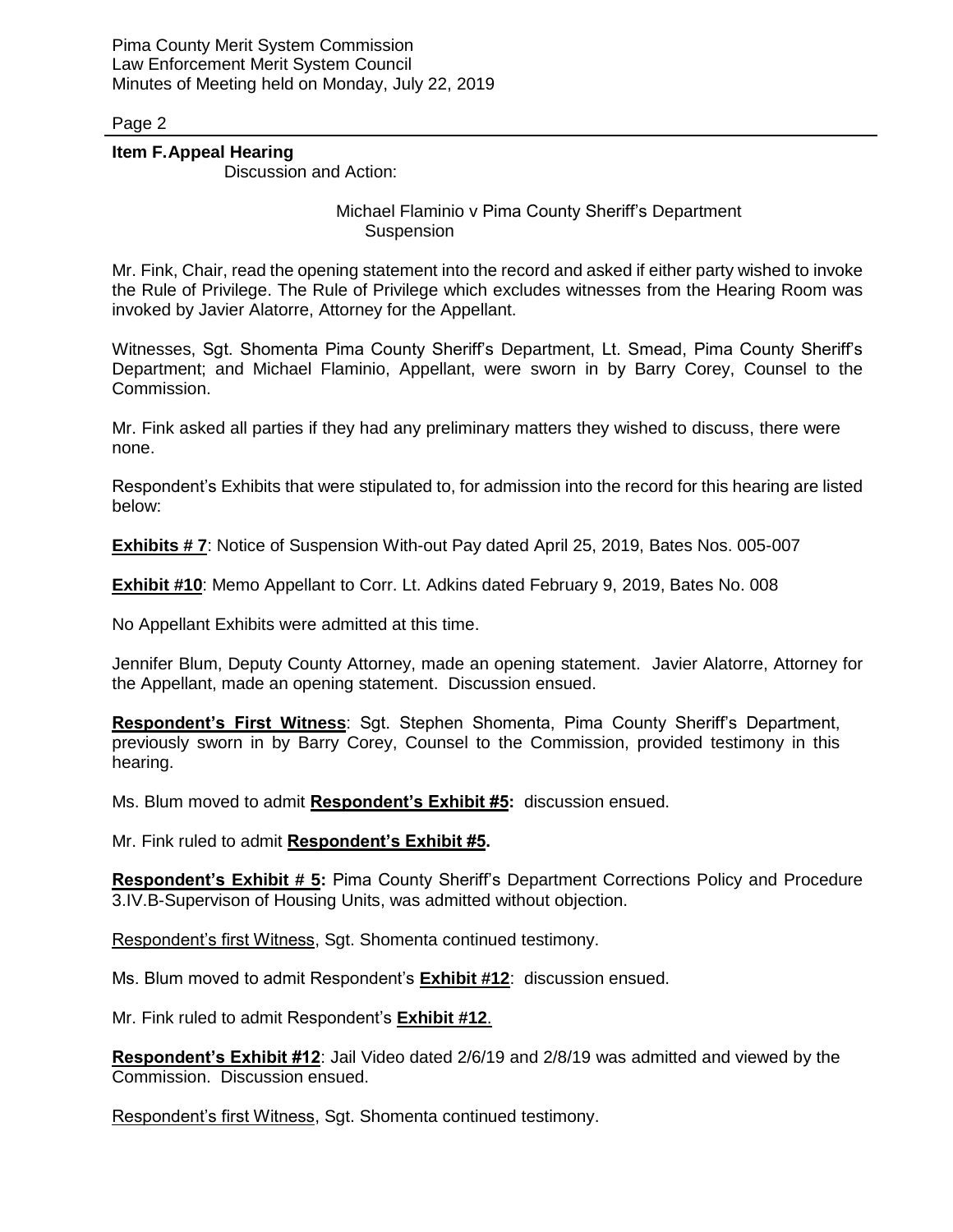Pima County Merit System Commission Law Enforcement Merit System Council Minutes of Meeting held on Monday, July 22, 2019

Page 3

Ms. Blum moved to admit Respondent's **Exhibit #13**: discussion ensued.

Mr. Fink ruled to admit Respondent's **Exhibit #13**.

Respondent's **Exhibit #13**: Round Audit Notes, Bates Nos. 394-397, was admitted without objection.

Respondent's first Witness, Sgt. Shomenta continued testimony.

Ms. Blum moved to admit Respondent's **Exhibit #3**: discussion ensued.

Mr. Fink ruled to admit Respondent's **Exhibit #3.**

Respondent's **Exhibit #3:** Pima County Sheriff's Department Rules and Regulations 7.VI.I-Responsibilities, was admitted without objection.

Respondent's first Witness, Sgt. Shomenta continued testimony.

Ms. Blum moved to admit Respondent's **Exhibit #14**: discussion ensued.

Mr. Fink ruled to admit Respondent's **Exhibit #14, page 417**.

Respondent's **Exhibit #14**: Demonstrative Exhibit, Bates Nos. 416-417, page 417, was admitted without objection.

Respondent's first Witness, Sgt. Shomenta continued testimony.

Ms. Blum moved to admit Respondent's **Exhibit #9**: discussion ensued.

Mr. Fink ruled to admit Respondent's **Exhibit #9.**

Respondent's **Exhibit #9**: Notice of Intent to Suspend dated April 11, 2019, Bates Nos. 389-392, was admitted without objection.

The Commission recessed at 10:43 a.m. and re-convened at 10:54 a.m.

Respondent's first Witness, Sgt. Shomenta continued testimony.

Sgt. Shomenta was released subject to recall; reminded of the Rule by Barry Corey, Attorney for the Commission.

The Commission recessed for lunch at 11:51 a.m. and re-convened at 1:00 p.m.

**Respondent's Witness # 2** Lt. James Smead, Pima County Sheriff's Department, previously sworn in by Barry Corey, Attorney for the Commission provided testimony in this hearing.

Ms. Blum moved to admit Respondent's **Exhibit #15,** discussion ensued.

Mr. Fink ruled to admit Respondent's **Exhibit #15.**

**Respondent's Exhibit #15:** Disciplinary Actions- Rounds 2018-2019, Bates No. 393, was admitted without objection.

Respondent's second Witness, Lt. Smead continued testimony